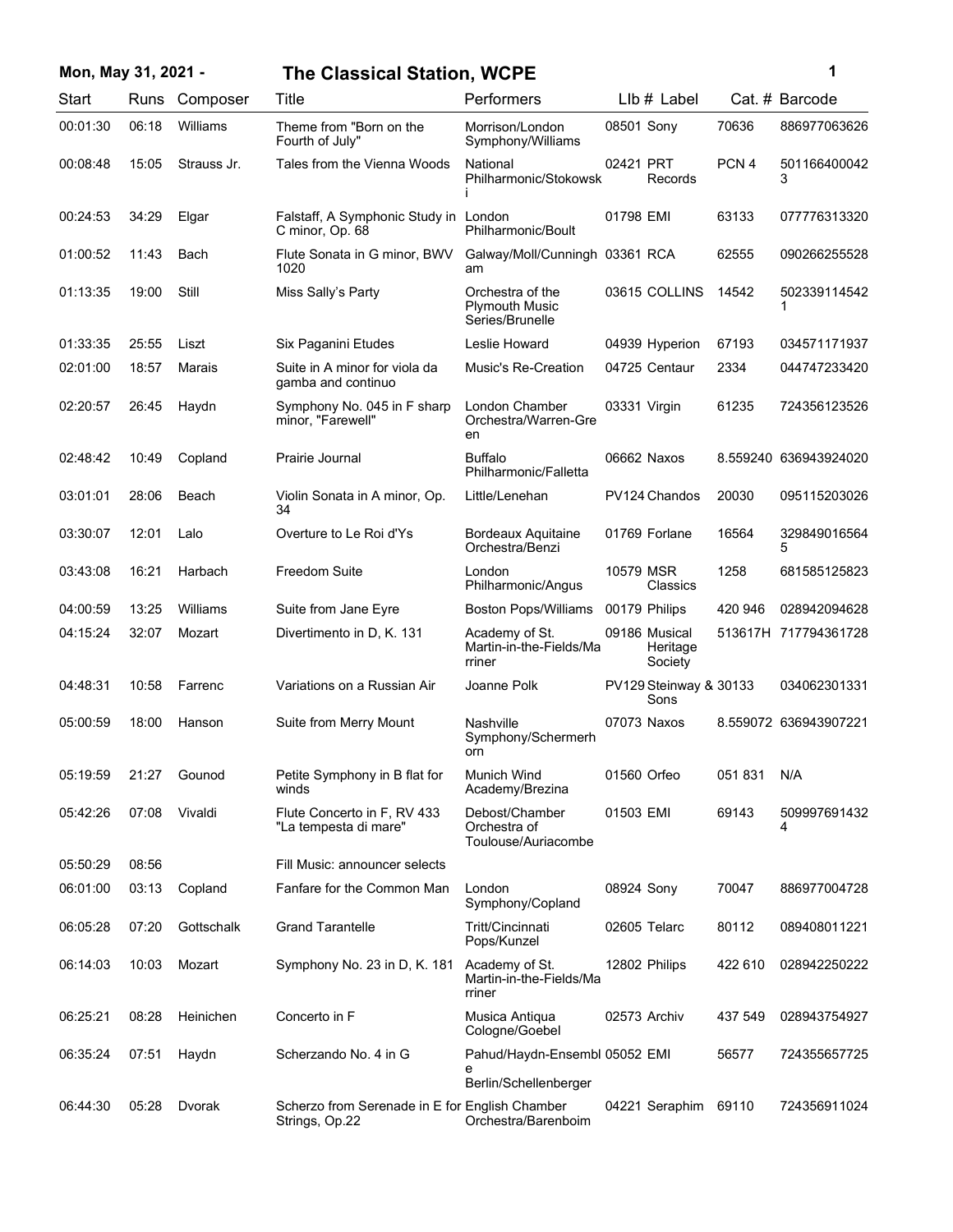| Mon, May 31, 2021 - |       |                                   | <b>The Classical Station, WCPE</b>                                                         |                                                         |              |                                    | 2       |                       |
|---------------------|-------|-----------------------------------|--------------------------------------------------------------------------------------------|---------------------------------------------------------|--------------|------------------------------------|---------|-----------------------|
| Start               | Runs  | Composer                          | Title                                                                                      | Performers                                              |              | LIb # Label                        |         | Cat. # Barcode        |
| 06:51:13            | 08:00 | Beethoven                         | Piano Sonata No. 24 in F<br>sharp, Op. 78 "For Therese"                                    | Wilhelm Kempff                                          | 01310 DG     |                                    | 415834  | 028941583420          |
| 07:00:48            | 07:01 | Suppe                             | <b>Light Cavalry Overture</b>                                                              | Montreal<br>Symphony/Dutoit                             |              | 00225 London                       | 414 408 | 028941440822          |
| 07:09:04            | 08:32 | Stölzel                           | Trumpet Concerto in D                                                                      | Andre/Academy<br><b>St.-Martin/Marriner</b>             | 00248 EMI    |                                    | 47012   | n/a                   |
| 07:18:51            | 06:16 | Schubert                          | Finale from Piano Quintet in A,<br>D. 667 "Trout"                                          | Ax/Frank/Young/Ma/M<br>eyer                             | 03629 Sony   |                                    | 61694   | 074646196427          |
| 07:26:22            | 09:08 | Guarnieri                         | Three Dances for Orchestra                                                                 | Simon Bolivar<br>Symphony of<br>Venezuela/Valdes        |              | 03489 Dorian                       | 90277   | 053479022721          |
| 07:37:05            | 05:21 | Joplin                            | Bethena (A Concert Waltz)                                                                  | Roy Eaton                                               | 02096 Sony   |                                    | 62833   | 074646283325          |
| 07:43:41            | 05:44 | Bach                              | Finale (Allegro) from<br>Brandenburg Concerto No. 6 in Ensemble<br><b>B</b> flat, BWV 1051 | St. Luke's Chamber                                      |              | 06163 St. Luke's<br>Collection     | 0302    | 013491030227          |
| 07:50:40            | 08:34 | Tchaikovsky                       | Marche slave, Op. 31                                                                       | Russian National<br>Orchestra/Pletnev                   | 02301 Virgin |                                    | 91487   | 075679148728          |
| 08:00:49            | 03:29 | Sousa                             | The Stars and Stripes Forever                                                              | Boston Pops/Lockhart                                    |              | 06670 Boston<br>Pops<br>Recordings | 0003    | 828020000325          |
| 08:05:18            | 17:54 | Veracini                          | Violin Concerto in D                                                                       | Martini/Accademia I<br>Filarmonici                      |              | 06545 Naxos                        |         | 8.553413 730099441322 |
| 08:25:12            | 06:24 | <b>Barber</b>                     | Agnus Dei                                                                                  | Cambridge<br>Singers/Rutter                             |              | 03500 Collegium                    | 124     | 040888012429          |
| 08:32:36            | 07:25 | Litolff                           | Scherzo from Symphonic<br>Concerto No. 4 in D minor                                        | Goodman/Melbourne<br>Symphony/Thomas                    |              | 02246 Philips                      | 422 471 | 028942247123          |
| 08:41:36            | 01:05 | Ferrabosco the Almayne<br>Younger |                                                                                            | <b>American Brass</b><br>Quintet                        | 00411 Delos  |                                    | 3003    | n/a                   |
| 08:43:41            | 05:12 | Tower                             | Fanfare No. 3 for the<br>Uncommon Woman                                                    | Colorado<br>Symphony/Alsop                              | 10037 Koch   |                                    | 7469    | 099923746928          |
| 08:49:53            | 09:32 |                                   | Fill Music: announcer selects                                                              |                                                         |              |                                    |         |                       |
| 09:01:15            | 17:39 | Gershwin                          | Rhapsody in Blue                                                                           | Dinnerstein/MDR<br>Leipzig RSO/K. Jarvi                 | 12222 Sony   | Classical                          | 452     | 88875032 888750324528 |
| 09:20:09            | 24:53 | Beethoven                         | Octet for Winds, Op. 103                                                                   | Consortium Classicum 05531(CPO                          |              |                                    | 999 438 | 761203943821          |
| 09:46:32            | 13:23 | Liszt                             | Hungarian Rhapsody No. 6 in<br>D                                                           | <b>Israel</b><br>Philharmonic/Mehta                     | 01935 Sony   |                                    | 44926   | 07464449262           |
| 10:01:45            | 47:53 | Paine                             | Symphony No. 2 in A, Op. 34<br>"In the Spring"                                             | Ulster<br>Orchestra/Falletta                            |              | 12043 Naxos                        |         | 8.559748 636943974827 |
| 10:51:08            | 09:02 | Glazunov                          | Three Miniatures, Op. 42                                                                   | <b>Stephen Coombs</b>                                   |              | 03566 Hyperion                     | 66833   | 034571168333          |
| 11:02:00            | 06:13 | Williams                          | Summon the Heroes                                                                          | <b>Boston Pops/Williams</b>                             | 03758 Sony   |                                    | 62592   | 074646259221          |
| 11:09:13            | 20:31 | Mozart                            | Clarinet Trio in E flat, K. 498<br>"Kegelstatt"                                            | Kovacevich/Brymer/Irel 12823 Philips<br>and             |              |                                    | 422 699 | 028942251427          |
| 11:30:59            | 14:26 | Amram                             | Selections from This Land.<br>Symphonic Variations on a<br>Song by Woody Guthrie           | Ferguson/Colorado<br>Symphony/Amram                     |              | 12347 Newport<br>Classic           | 85692   | 032466569227          |
| 11:46:25            | 13:43 | Handel                            | Concerto in B flat for Harp and<br>Lute, Op.4 No.6                                         | Ellis/Dupre/Philomusic 02572 Boston<br>a London/Jones   |              | Skyline                            | 119     | 730357011922          |
| 12:01:58            | 03:20 | Sousa                             | The Liberty Bell (a march)                                                                 | Philip Jones<br>Ensemble/Howarth                        |              | 00739 London                       | 410 290 | 028941029027          |
| 12:06:18            | 17:07 | <b>Boccherini</b>                 | String Quintet in A, Op. 29 No.<br>4                                                       | Kuijken/Stuurop/van<br>Dael/Bylsma/Kuijken              | 04780 Sony   |                                    | 63190   | 074646319024          |
| 12:24:25            | 22:40 | Bach                              | Keyboard Concerto No. 1 in D<br>minor, BWV 1052                                            | Dinnerstein/Berlin<br><b>State Chamber</b><br>Orchestra | 10397 Sony   |                                    | 282     | 88697727 886977272820 |
| 12:48:20            | 06:21 |                                   | Fill Music: announcer selects                                                              |                                                         |              |                                    |         |                       |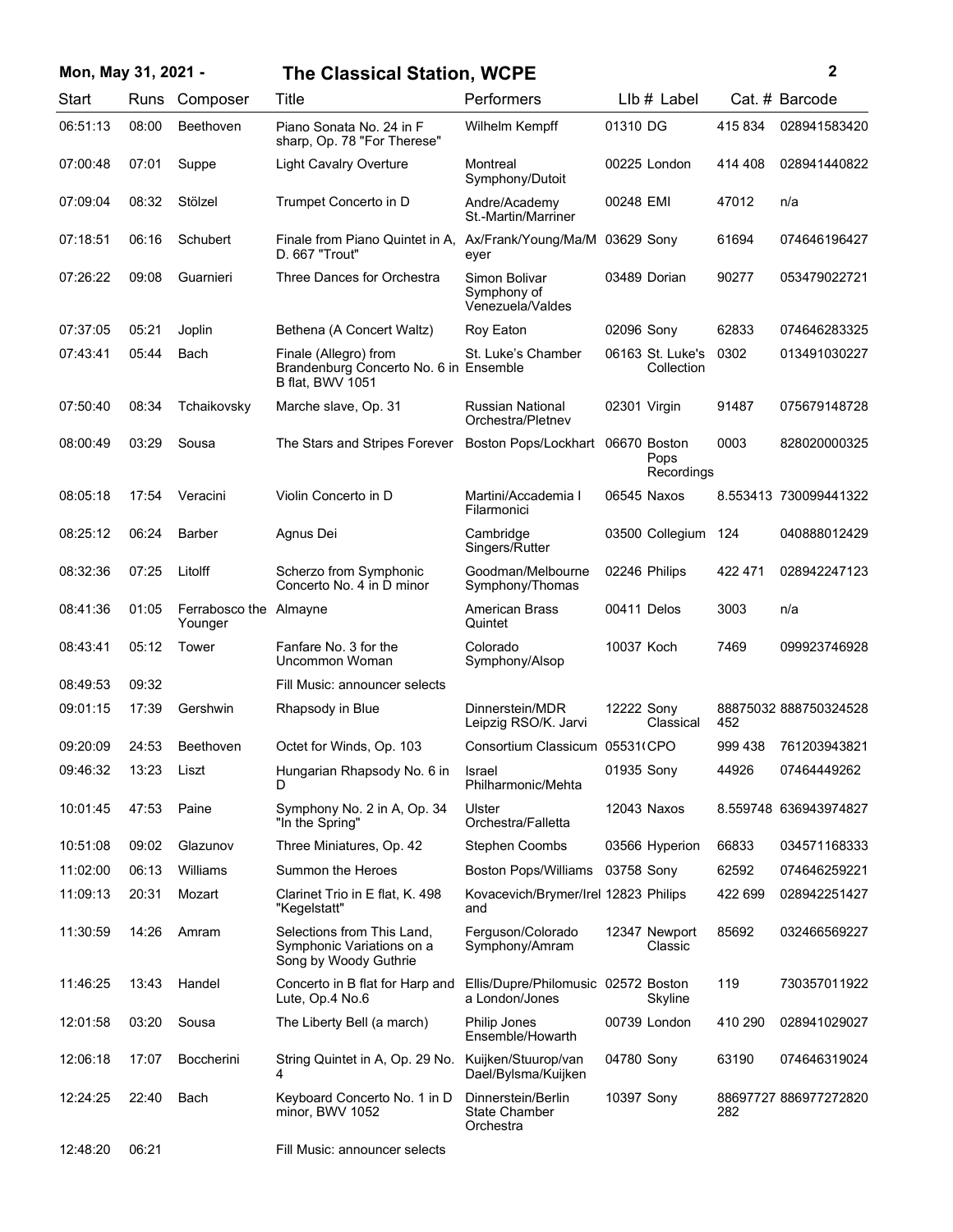| Mon, May 31, 2021 - |       |               | <b>The Classical Station, WCPE</b>                                                     |                                                                 |             |                                    |                     | 3                     |
|---------------------|-------|---------------|----------------------------------------------------------------------------------------|-----------------------------------------------------------------|-------------|------------------------------------|---------------------|-----------------------|
| Start               |       | Runs Composer | Title                                                                                  | Performers                                                      |             | LIb # Label                        |                     | Cat. # Barcode        |
| 12:55:41            | 03:44 | Beach         | Gavotte fantastique, Op. 54<br>No. 2                                                   | Joanne Polk                                                     |             | 02867 Arabesque 6693<br>Recordings |                     | 026724669323          |
| 13:01:15            | 25:50 | Hanson        | Symphony No. 2, Op. 30<br>"Romantic"                                                   | Cincinnati Pops/Kunzel 05472 Telarc                             |             |                                    | 80649               | 089408064920          |
| 13:28:35            | 11:25 | Chopin        | Ballade No. 4 in F minor, Op.<br>52                                                    | Eric Lu                                                         |             | Downk Warner<br>Classics           | 577883              | n/a                   |
| 13:41:30            | 18:24 | O'Connor      | Johnny Appleseed Suite                                                                 | O'Connor/Colorado<br>Symphony/Alsop                             |             | 05938 OMAC                         | 8                   | 978097082664<br>0     |
| 14:01:44            | 23:22 | Copland       | Appalachian Spring                                                                     | Atlanta<br>Symphony/Spano                                       |             | 06243 Telarc                       | 80596               | 089408095629          |
| 14:26:36            | 15:47 | Handel        | Concerto Grosso in A, Op. 6<br>No. 11                                                  | <b>Guildhall String</b><br>Ensemble                             |             | 01887 RCA Red<br>Seal              | 7921                | 078635792126          |
| 14:43:53            | 15:13 | Gershwin      | Porgy and Bess Fantasy for<br>Piano Trio                                               | Eroica Trio                                                     | 08125 Angel | Records                            | 07351               | 509995073512<br>9     |
| 15:00:56            | 01:08 |               | <b>TAPS</b>                                                                            | Slaughter                                                       | 02142 RCA   |                                    | 60778               | 090266077823          |
| 15:02:04            | 03:04 | Ward, S.      | America the Beautiful                                                                  | <b>Boston</b><br>Pops/Tanglewood<br>Festival<br>Chorus/Williams |             | 03875 Philips                      | 454 391             | 028945439129          |
| 15:05:08            | 03:51 | <b>Dykes</b>  | Eternal Father, Strong to Save<br>(The Navy Hymn)                                      | Washington Men's<br>Camerata                                    |             | 05184 Gothic                       | 49103               | 000334910327          |
| 15:08:59            | 01:06 |               | Semper Paratus                                                                         | Washington Men's<br>Camerata                                    |             | 05184 Gothic                       | 49103               | 000334910327          |
| 15:10:05            | 02:16 |               | The U.S. Air Force                                                                     | Washington Men's<br>Camerata                                    |             | 05184 Gothic                       | 49103               | 000334910327          |
| 15:12:21            | 01:01 |               | Marine Hymn                                                                            | Washington Men's<br>Camerata                                    |             | 05184 Gothic                       | 49103               | 000334910327          |
| 15:13:22            | 01:07 |               | The Caissons Go Rolling Along Washington Men's                                         | Camerata                                                        |             | 05184 Gothic                       | 49103               | 000334910327          |
| 15:15:59            | 06:20 | <b>Brahms</b> | Intermezzo in A, Op. 118 No. 2 Wu Han                                                  |                                                                 |             | 06678 ArtistLed                    | 10501               | 633571050121          |
| 15:23:49            | 35:32 | Shostakovich  | Suite from The Gadfly, Op. 97                                                          | London Symphony<br>Orchestra/Shostakovic<br>h                   |             | 09369 Collins<br>Classics          | 12062               | 723721451929          |
| 16:00:16            | 09:41 | Dvorak        | Finale from Symphony No. 8 in Minnesota<br>G. Op. 88                                   | Orchestra/Marriner                                              |             | 02071 Philips                      | 412 542             | 028941254221          |
| 16:10:52            | 07:43 | Bach, J.C.F.  | Sinfonia in D minor                                                                    | Violins of the<br>King/Labadie                                  |             | 03917 Dorian                       | 90239               | 053479023926          |
| 16:19:30            | 05:02 | Elgar         | Imperial March, Op. 32                                                                 | Royal Liverpool<br>Philharmonic/Groves                          | 01782 EMI   |                                    | 62528               | 077776252827          |
| 16:25:47            | 10:14 | Vivaldi       | Autumn from Four Seasons                                                               | Shaham/Orpheus<br>Chamber Orchestra                             | 03670 DG    |                                    | 439 933             | 028943993326          |
| 16:36:56            | 10:26 | Pierné        | The Dance Lesson from<br>Cydalise and the Satyr                                        | Paris National Opera<br>Orchestra/Mari                          | 07755 EMI   |                                    | 64278               | 077776427829          |
| 16:48:17            | 11:03 | Boyce         | Concerto Grosso in B flat                                                              | Cantilena/Shepherd                                              |             | 02419 Chandos                      | <b>CHAN</b><br>6541 | 095115654125          |
| 17:00:35            | 02:50 | Copland       | Fanfare for the Common Man                                                             | Philadelphia<br>Orchestra/Ormandy                               | 04556 Sony  |                                    | 62401               | 074646240120          |
| 17:04:20            | 10:30 | Alwyn         | The Innumerable Dance - an<br><b>English Overture</b>                                  | Royal Liverpool<br>Philharmonic/Lloyd-Jo<br>nes                 |             | 08253 Naxos                        |                     | 8.570144 747313014477 |
| 17:15:45            | 12:50 | Mozart        | 1st mvt (Allegro) from Piano<br>Concerto No. 24 in C minor, K. Hungaricus/Antal<br>491 | Jando/Concentus                                                 |             | 11034 Naxos                        |                     | 8.558180 636943818022 |
| 17:29:50            | 03:28 | Joplin        | Pleasant Moments (A Ragtime Roy Eaton<br>Waltz)                                        |                                                                 | 02096 Sony  |                                    | 62833               | 074646283325          |